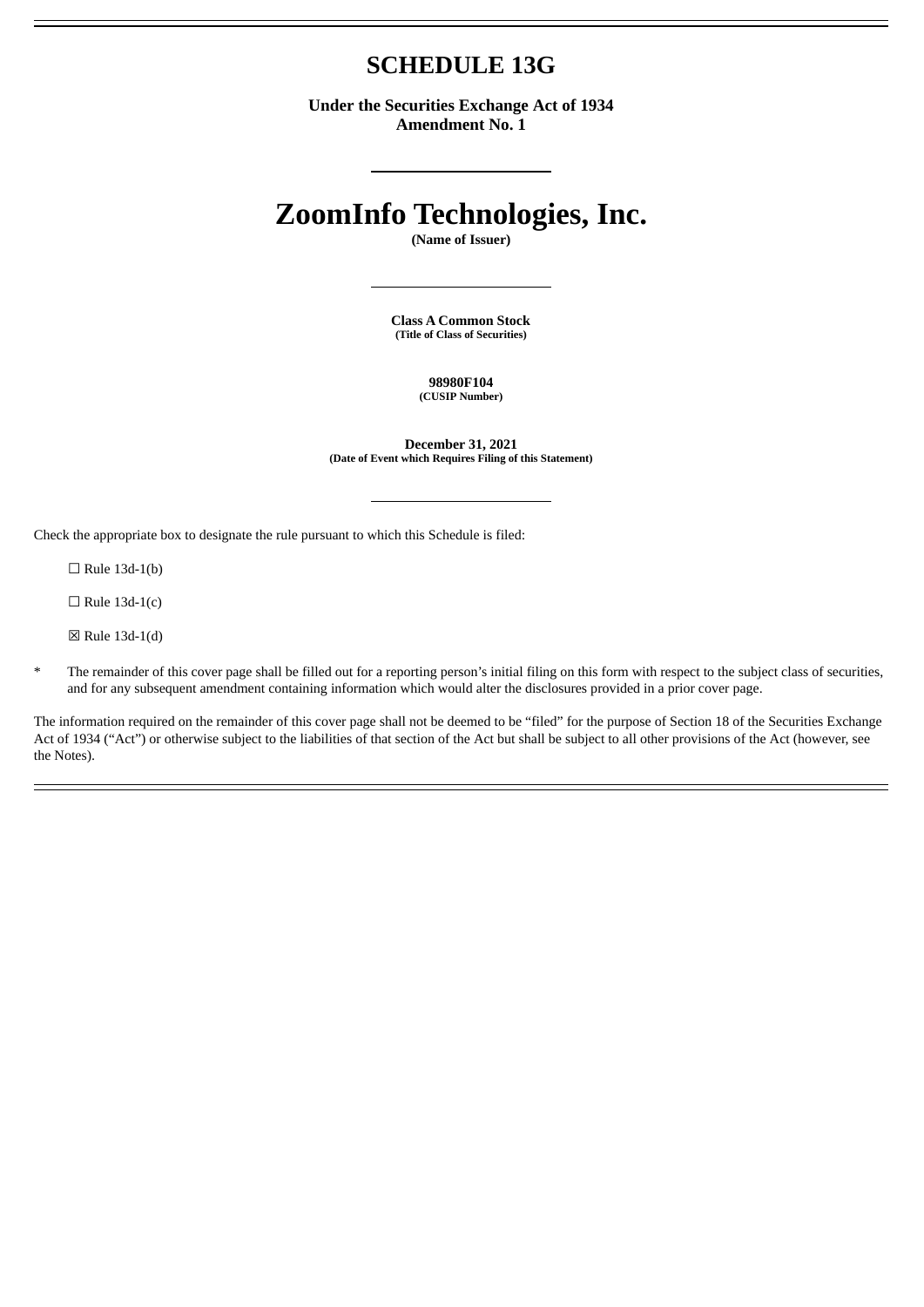#### CUSIP No. 98980F104

| $\mathbf{1}$     | <b>NAMES OF REPORTING PERSONS</b>                                   |                |                                                                                         |  |  |  |
|------------------|---------------------------------------------------------------------|----------------|-----------------------------------------------------------------------------------------|--|--|--|
|                  |                                                                     |                |                                                                                         |  |  |  |
|                  | <b>Schuck Henry</b>                                                 |                |                                                                                         |  |  |  |
| 2                | CHECK THE APPROPRIATE BOX IF A MEMBER OF A GROUP (See Instructions) |                |                                                                                         |  |  |  |
|                  | (a) $\Box$<br>$(b) \boxtimes$                                       |                |                                                                                         |  |  |  |
|                  |                                                                     |                |                                                                                         |  |  |  |
| 3                | <b>SEC USE ONLY</b>                                                 |                |                                                                                         |  |  |  |
|                  |                                                                     |                |                                                                                         |  |  |  |
| $\overline{4}$   | CITIZENSHIP OR PLACE OF ORGANIZATION                                |                |                                                                                         |  |  |  |
|                  | <b>United States</b>                                                |                |                                                                                         |  |  |  |
|                  |                                                                     | 5              | <b>SOLE VOTING POWER</b>                                                                |  |  |  |
|                  |                                                                     |                |                                                                                         |  |  |  |
|                  | <b>NUMBER OF</b>                                                    |                | 21,816,139(1)                                                                           |  |  |  |
|                  | <b>SHARES</b>                                                       | 6              | <b>SHARED VOTING POWER</b>                                                              |  |  |  |
|                  | <b>BENEFICIALLY</b>                                                 |                |                                                                                         |  |  |  |
|                  | <b>OWNED BY</b><br><b>EACH</b>                                      | $\overline{7}$ | 13,377,329 (2)<br><b>SOLE DISPOSITIVE POWER</b>                                         |  |  |  |
| <b>REPORTING</b> |                                                                     |                |                                                                                         |  |  |  |
|                  | <b>PERSON</b>                                                       |                | 21,816,139(1)                                                                           |  |  |  |
|                  | <b>WITH</b>                                                         | 8              | SHARED DISPOSITIVE POWER                                                                |  |  |  |
|                  |                                                                     |                |                                                                                         |  |  |  |
|                  |                                                                     |                | 13,377,329 (2)                                                                          |  |  |  |
| 9                |                                                                     |                | AGGREGATE AMOUNT BENEFICIALLY OWNED BY EACH REPORTING PERSON                            |  |  |  |
|                  | 35,193,468                                                          |                |                                                                                         |  |  |  |
| 10               |                                                                     |                | CHECK BOX IF THE AGGREGATE AMOUNT IN ROW (9) EXCLUDES CERTAIN SHARES (See Instructions) |  |  |  |
|                  |                                                                     |                |                                                                                         |  |  |  |
|                  | $\Box$                                                              |                |                                                                                         |  |  |  |
| 11               | PERCENT OF CLASS REPRESENTED BY AMOUNT IN ROW (9)                   |                |                                                                                         |  |  |  |
|                  |                                                                     |                |                                                                                         |  |  |  |
|                  | $8.9\%$ (3)                                                         |                |                                                                                         |  |  |  |
| 12               | TYPE OF REPORTING PERSON (See Instructions)                         |                |                                                                                         |  |  |  |
|                  | IN                                                                  |                |                                                                                         |  |  |  |
|                  |                                                                     |                |                                                                                         |  |  |  |

(1) Consists of (i) 16,380,027 shares of Class A Common Stock, par value \$0.01 per share (the "*Class A Common Stock*"), of ZoomInfo Technologies Inc. (the "*Issuer*") held directly by Henry Schuck, (ii) 419,217 shares of Class A Common Stock subject to outstanding restricted stock awards, (iii) 3,476,298 shares of Class A Common Stock held directly by HSKB Funds, LLC, (iv) 1,514,103 shares of Class A Common Stock held directly by HSKB Funds II, LLC and (v) 445,711 shares of Class A Common Stock held by a grantor retained annuity trust. HSKB Funds, LLC and HSKB Funds II, LLC are managed by HLS Management, LLC. Henry Schuck is the sole member of HLS Management, LLC. Henry Schuck only has an economic interest in 1,863,514 shares of Class A Common Stock held by HSKB and no economic interest in shares of Class A Common Stock held by HSKB II.

(2) Consists of shares of Class A Common Stock held directly by DO Holdings (WA), LLC ("*DO Holdings*"). DO Holdings is substantially owned by Henry Schuck and Kirk Norman Brown.

(3) Calculated based on 397,731,311 shares of Class A Common Stock outstanding as of October 25, 2021, as reported in the 10-Q for the quarterly period ended September 30, 2021 filed with the Securities and Exchange Commission by the issuer on November 1, 2021 (the "*Third Quarter 10-Q*") and on an as converted basis under the transactions announced by the Issuer on Form 8-K filed on November 1, 2021.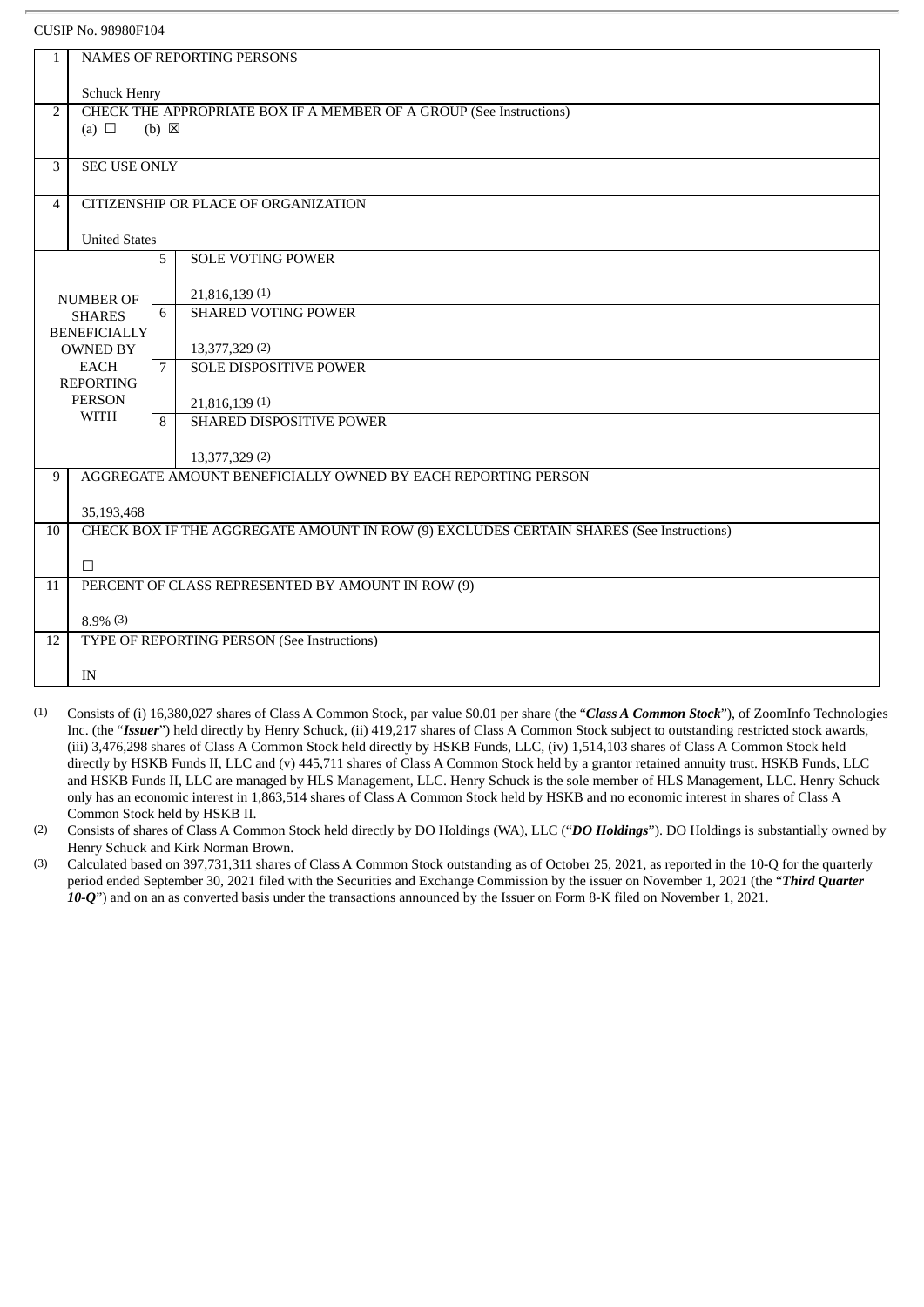#### CUSIP No. 98980F104

| $\mathbf{1}$   | <b>NAMES OF REPORTING PERSONS</b>                                                            |                 |                                                              |  |  |  |
|----------------|----------------------------------------------------------------------------------------------|-----------------|--------------------------------------------------------------|--|--|--|
|                |                                                                                              |                 |                                                              |  |  |  |
| $\overline{2}$ | DO Holdings (WA), LLC<br>CHECK THE APPROPRIATE BOX IF A MEMBER OF A GROUP (See Instructions) |                 |                                                              |  |  |  |
|                | (a) $\Box$                                                                                   | $(b) \boxtimes$ |                                                              |  |  |  |
|                |                                                                                              |                 |                                                              |  |  |  |
| 3              | <b>SEC USE ONLY</b>                                                                          |                 |                                                              |  |  |  |
|                |                                                                                              |                 |                                                              |  |  |  |
|                | CITIZENSHIP OR PLACE OF ORGANIZATION<br>$\overline{4}$                                       |                 |                                                              |  |  |  |
|                | Washington                                                                                   |                 |                                                              |  |  |  |
|                |                                                                                              | 5               | <b>SOLE VOTING POWER</b>                                     |  |  |  |
|                |                                                                                              |                 |                                                              |  |  |  |
|                | <b>NUMBER OF</b>                                                                             |                 | $\mathbf{0}$<br><b>SHARED VOTING POWER</b>                   |  |  |  |
|                | <b>SHARES</b><br><b>BENEFICIALLY</b>                                                         | 6               |                                                              |  |  |  |
|                | <b>OWNED BY</b>                                                                              |                 | 13,377,329 (1)                                               |  |  |  |
|                | <b>EACH</b>                                                                                  | $7^{\circ}$     | <b>SOLE DISPOSITIVE POWER</b>                                |  |  |  |
|                | <b>REPORTING</b>                                                                             |                 |                                                              |  |  |  |
|                | <b>PERSON</b><br><b>WITH</b>                                                                 |                 | $\Omega$<br>SHARED DISPOSITIVE POWER                         |  |  |  |
|                |                                                                                              | 8               |                                                              |  |  |  |
|                |                                                                                              |                 | 13,377,329 (1)                                               |  |  |  |
| 9              |                                                                                              |                 | AGGREGATE AMOUNT BENEFICIALLY OWNED BY EACH REPORTING PERSON |  |  |  |
|                |                                                                                              |                 |                                                              |  |  |  |
| 10             | 13,377,329 (1)                                                                               |                 |                                                              |  |  |  |
|                | CHECK BOX IF THE AGGREGATE AMOUNT IN ROW (9) EXCLUDES CERTAIN SHARES (See Instructions)      |                 |                                                              |  |  |  |
|                | П                                                                                            |                 |                                                              |  |  |  |
| 11             | PERCENT OF CLASS REPRESENTED BY AMOUNT IN ROW (9)                                            |                 |                                                              |  |  |  |
|                |                                                                                              |                 |                                                              |  |  |  |
| 12             | $3.4\%$ (2)                                                                                  |                 |                                                              |  |  |  |
|                | TYPE OF REPORTING PERSON (See Instructions)                                                  |                 |                                                              |  |  |  |
|                | 00                                                                                           |                 |                                                              |  |  |  |
|                |                                                                                              |                 |                                                              |  |  |  |

(1) DO Holdings is substantially owned by Henry Schuck and Kirk Norman Brown.<br>(2) Calculated based on 397.731.311 shares of Class A Common Stock outstanding a

(2) Calculated based on 397,731,311 shares of Class A Common Stock outstanding as of October 25, 2021, as reported in the Third Quarter 10-Q and on an as converted basis under the transactions announced by the Issuer on Form 8-K filed on November 1, 2021.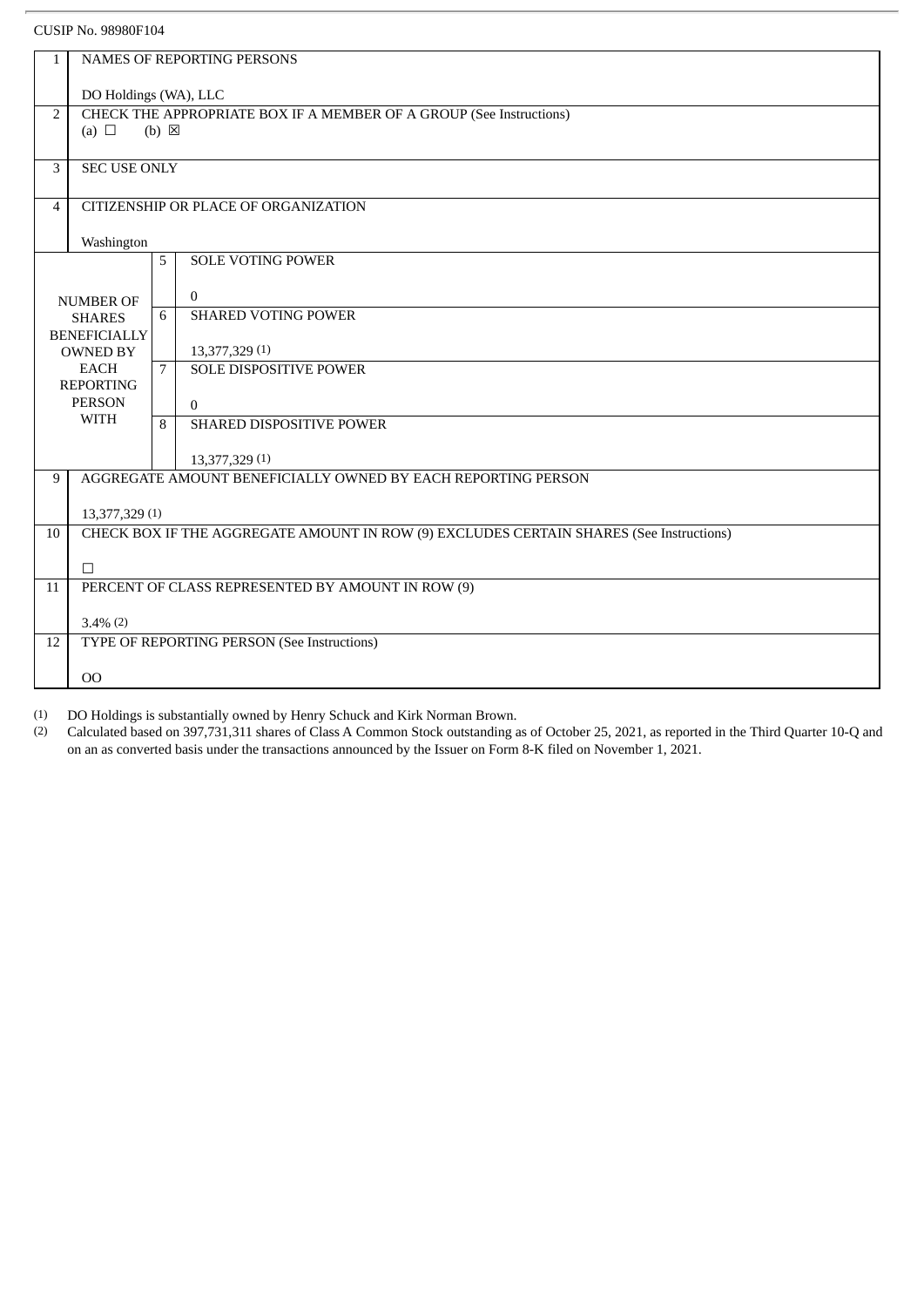#### CUSIP No. 98980F104

| $\mathbf{1}$     | <b>NAMES OF REPORTING PERSONS</b>                                                     |                                      |                                                                                         |  |  |  |  |
|------------------|---------------------------------------------------------------------------------------|--------------------------------------|-----------------------------------------------------------------------------------------|--|--|--|--|
|                  |                                                                                       |                                      |                                                                                         |  |  |  |  |
|                  | Brown Kirk Norman                                                                     |                                      |                                                                                         |  |  |  |  |
|                  | $\overline{2}$<br>CHECK THE APPROPRIATE BOX IF A MEMBER OF A GROUP (See Instructions) |                                      |                                                                                         |  |  |  |  |
|                  | (a) $\Box$                                                                            | $(b) \boxtimes$                      |                                                                                         |  |  |  |  |
|                  |                                                                                       |                                      |                                                                                         |  |  |  |  |
|                  | <b>SEC USE ONLY</b><br>3                                                              |                                      |                                                                                         |  |  |  |  |
| $\overline{4}$   |                                                                                       | CITIZENSHIP OR PLACE OF ORGANIZATION |                                                                                         |  |  |  |  |
|                  |                                                                                       |                                      |                                                                                         |  |  |  |  |
|                  | <b>United States</b>                                                                  |                                      |                                                                                         |  |  |  |  |
|                  |                                                                                       | 5                                    | <b>SOLE VOTING POWER</b>                                                                |  |  |  |  |
|                  |                                                                                       |                                      |                                                                                         |  |  |  |  |
| <b>NUMBER OF</b> |                                                                                       |                                      | 9,979,612 (1)                                                                           |  |  |  |  |
|                  | <b>SHARES</b>                                                                         | 6                                    | <b>SHARED VOTING POWER</b>                                                              |  |  |  |  |
|                  | <b>BENEFICIALLY</b>                                                                   |                                      |                                                                                         |  |  |  |  |
|                  | <b>OWNED BY</b>                                                                       |                                      | 13,377,329 (2)                                                                          |  |  |  |  |
|                  | <b>EACH</b><br><b>REPORTING</b>                                                       | $7^{\circ}$                          | SOLE DISPOSITIVE POWER                                                                  |  |  |  |  |
|                  | <b>PERSON</b>                                                                         |                                      |                                                                                         |  |  |  |  |
|                  | WITH                                                                                  |                                      | 9,979,612 (1)<br>SHARED DISPOSITIVE POWER                                               |  |  |  |  |
|                  |                                                                                       | 8                                    |                                                                                         |  |  |  |  |
|                  |                                                                                       |                                      | 13,377,329 (2)                                                                          |  |  |  |  |
| 9                |                                                                                       |                                      | AGGREGATE AMOUNT BENEFICIALLY OWNED BY EACH REPORTING PERSON                            |  |  |  |  |
|                  |                                                                                       |                                      |                                                                                         |  |  |  |  |
|                  | 23,356,941                                                                            |                                      |                                                                                         |  |  |  |  |
| 10               |                                                                                       |                                      | CHECK BOX IF THE AGGREGATE AMOUNT IN ROW (9) EXCLUDES CERTAIN SHARES (See Instructions) |  |  |  |  |
|                  |                                                                                       |                                      |                                                                                         |  |  |  |  |
|                  | П                                                                                     |                                      |                                                                                         |  |  |  |  |
| 11               |                                                                                       |                                      | PERCENT OF CLASS REPRESENTED BY AMOUNT IN ROW (9)                                       |  |  |  |  |
|                  | $5.9\%$ (3)                                                                           |                                      |                                                                                         |  |  |  |  |
| 12               | TYPE OF REPORTING PERSON (See Instructions)                                           |                                      |                                                                                         |  |  |  |  |
|                  |                                                                                       |                                      |                                                                                         |  |  |  |  |
|                  | IN                                                                                    |                                      |                                                                                         |  |  |  |  |
|                  |                                                                                       |                                      |                                                                                         |  |  |  |  |

(1) Consists of shares of Class A Common Stock held directly by DO Holdings. DO Holdings is substantially owned by Henry Schuck and Kirk Norman Brown.

23) Calculated based on 397,731,311 shares of Class A Common Stock outstanding as of October 25, 2021, as reported in the Third Quarter 10-Q and on an as converted basis under the transactions announced by the Issuer on Form 8-K filed on November 1, 2021.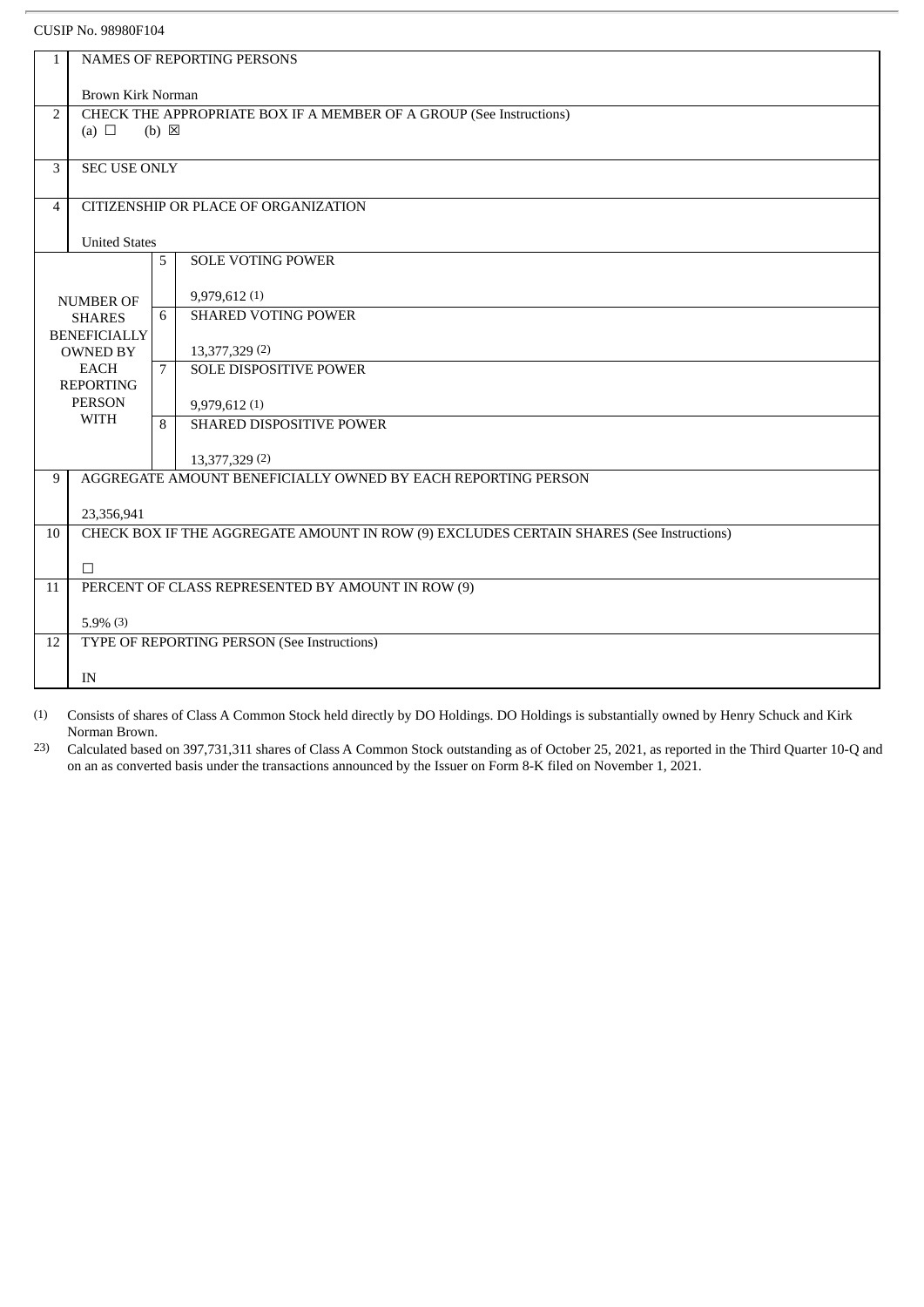#### **ITEM 1. (a) NAME OF ISSUER:**

ZoomInfo Technologies, Inc.

# **(b) ADDRESS OF ISSUER'S PRINCIPAL EXECUTIVE OFFICES:**

805 Broadway Street, Suite 900, Vancouver, WA 98660

#### **ITEM 2. (a) NAME OF PERSON FILING:**

This statement is filed by Henry Schuck, DO Holdings and Kirk Norman Brown (together the "*Reporting Persons*").

#### **(b) ADDRESS OF PRINCIPAL BUSINESS OFFICE OR, IF NONE, RESIDENCE:**

For Mr. Schuck, 805 Broadway Street, Suite 900, Vancouver, WA 98660

For DO Holdings, 805 Broadway Street, Suite 900, Vancouver, WA 98660

For Mr. Brown, c/o Wildwood Law Group, 3915 NE 15th Ave, #362, Portland, OR 97212

#### **(c) CITIZENSHIP:**

For Mr. Schuck, United States of America

DO Holdings is a Washington limited liability company.

For Mr. Brown, United States of America

#### **(d) TITLE OF CLASS OF SECURITIES:**

Class A Common Stock

#### **(e) CUSIP NUMBER:**

See cover page

#### ITEM 3. IF THIS STATEMENT IS FILED PURSUANT TO §§ 240.13d-1(b), OR 240.13d-2(b) OR (c), CHECK WHETHER THE PERSON FILING IS **A:**

- (a)  $\Box$  Broker or dealer registered under Section 15 of the Act.
- (b)  $\Box$  Bank as defined in Section 3(a)(6) of the Act.
- (c)  $\Box$  Insurance company as defined in Section 3(a)(19) of the Act.
- (d)  $\Box$  Investment company registered under Section 8 of the Investment Company Act of 1940.
- (e)  $\Box$  An investment adviser in accordance with § 240.13d-1(b)(1)(ii)(E);
- (f)  $\Box$  An employee benefit plan or endowment fund in accordance with § 240.13d-1(b)(1)(ii)(F);
- (g)  $\Box$  A parent holding company or control person in accordance with § 240.13d-1(b)(l)(ii)(G);
- (h)  $\Box$  A savings association as defined in Section 3(b) of the Federal Deposit Insurance Act;
- (i)  $\Box$  A church plan that is excluded from the definition of an investment company under Section 3(c)(14) of the Investment Company Act;
- (j)  $\Box$  A non-U.S. institution in accordance with § 240.13d-1(b)(1)(ii)(J);
- (k)  $\Box$  Group, in accordance with § 240.13d-1(b)(l)(ii)(K).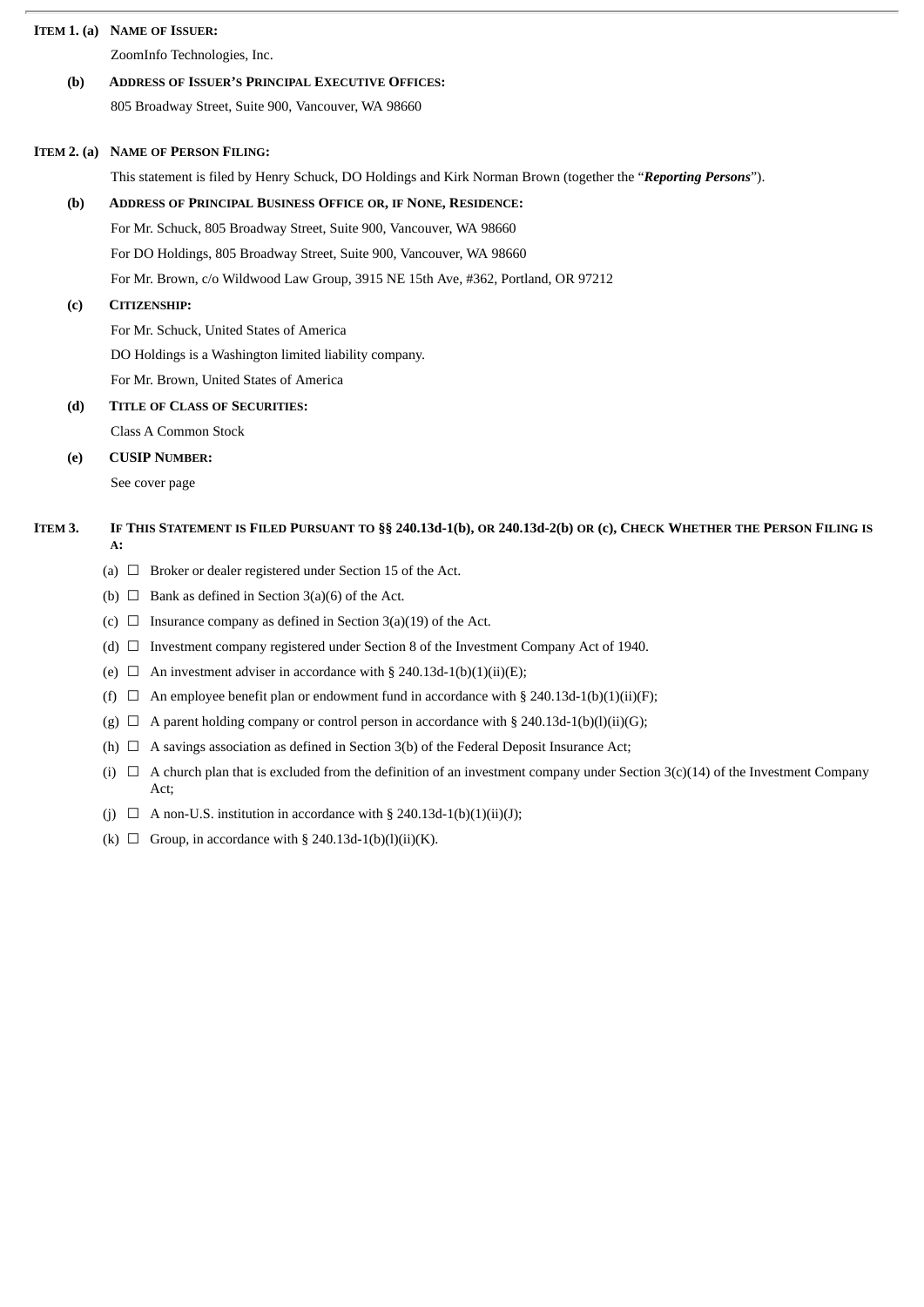If filing as a non-U.S. institution in accordance with § 240.13d-1(b)(1(ii)(j), please specify the type of institution:  $\overline{\phantom{a}}$ Not Applicable.

## **ITEM 4. OWNERSHIP.**

| (a) | <b>Amount beneficially owned:</b>                            |            |  |  |
|-----|--------------------------------------------------------------|------------|--|--|
|     | <b>Henry Schuck</b>                                          | 35,193,468 |  |  |
|     | DO Holdings                                                  | 13,377,329 |  |  |
|     | Kirk Norman Brown                                            | 23,356,941 |  |  |
| (b) | <b>Percent of class:</b>                                     |            |  |  |
|     | <b>Henry Schuck</b>                                          | 8.9%       |  |  |
|     | DO Holdings                                                  | 3.4%       |  |  |
|     | Kirk Norman Brown                                            | 5.9%       |  |  |
| (c) | Number of shares as to which the person has:                 |            |  |  |
|     | Sole power to vote or to direct the vote<br>(i)              |            |  |  |
|     | <b>Henry Schuck</b>                                          | 21,816,139 |  |  |
|     | DO Holdings                                                  | $\Omega$   |  |  |
|     | Kirk Norman Brown                                            | 9,979,612  |  |  |
|     | Shared power to vote or to direct the vote<br>(ii)           |            |  |  |
|     | <b>Henry Schuck</b>                                          | 13,377,329 |  |  |
|     | DO Holdings                                                  | 13,377,329 |  |  |
|     | <b>Kirk Norman Brown</b>                                     | 13,377,329 |  |  |
|     | (iii) Sole power to dispose or to direct the disposition of  |            |  |  |
|     | <b>Henry Schuck</b>                                          | 21,816,139 |  |  |
|     | DO Holdings                                                  | $\Omega$   |  |  |
|     | <b>Kirk Norman Brown</b>                                     | 9,979,612  |  |  |
|     | (iv) Shared power to dispose or to direct the disposition of |            |  |  |
|     | <b>Henry Schuck</b>                                          | 13,377,329 |  |  |
|     | DO Holdings                                                  | 13,377,329 |  |  |
|     | <b>Kirk Norman Brown</b>                                     | 13,377,329 |  |  |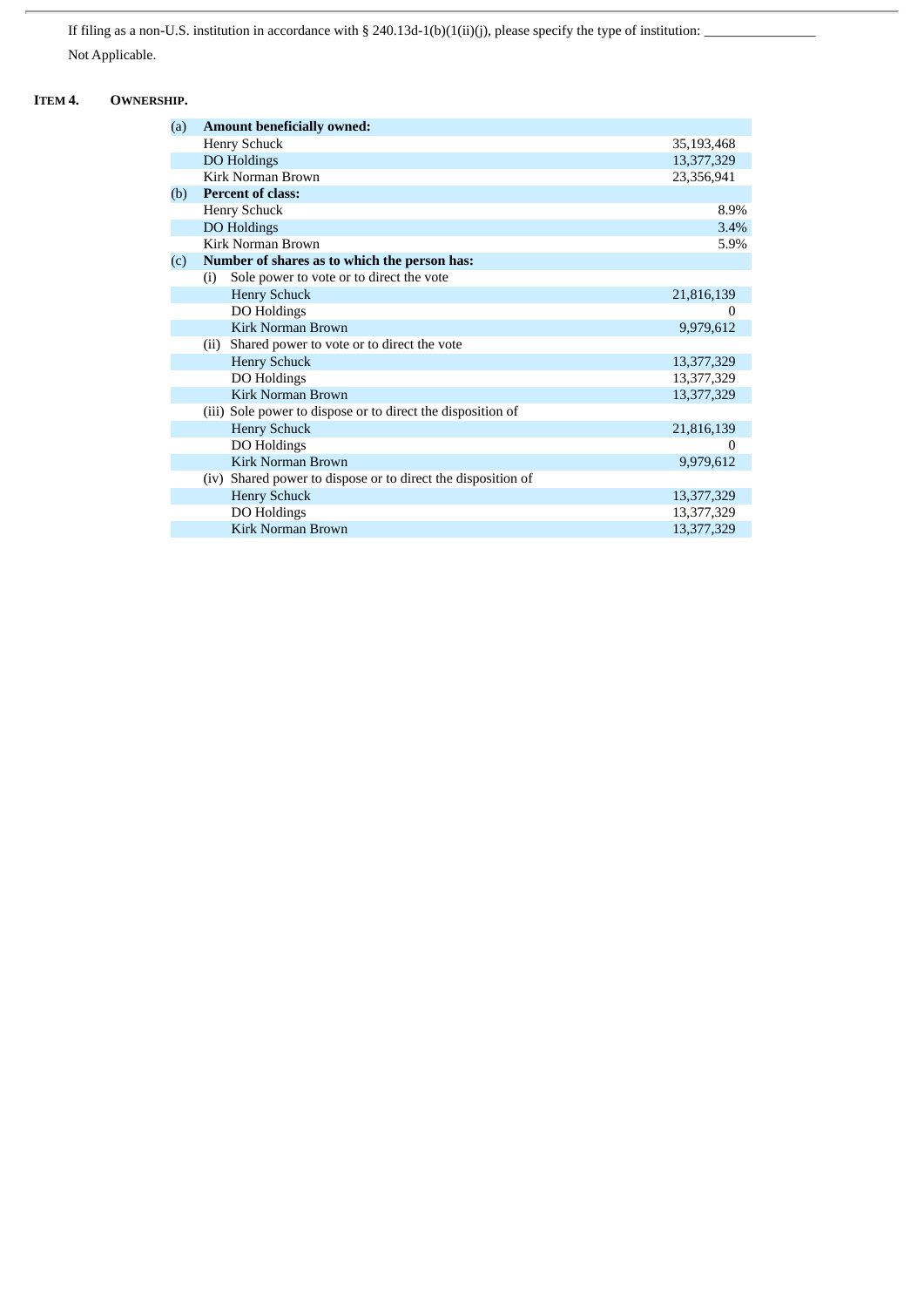# **ITEM 5. OWNERSHIP OF FIVE PERCENT OR LESS OF A CLASS.** Not Applicable.

#### ITEM 6. OWNERSHIP OF MORE THAN FIVE PERCENT ON BEHALF OF ANOTHER PERSON.

Not Applicable.

#### ITEM 7. IDENTIFICATION AND CLASSIFICATION OF THE SUBSIDIARY WHICH ACQUIRED THE SECURITY BEING REPORTED ON BY THE **PARENT HOLDING COMPANY OR CONTROL PERSON.**

Not Applicable.

#### **ITEM 8. IDENTIFICATION AND CLASSIFICATION OF MEMBERS OF THE GROUP.**

DO Holdings is a party to that certain (i) Stockholders Agreement (the "**Stockholders Agreement**") dated as of June 3, 2020, among the Issuer, the TA Stockholders (as defined therein), the Carlyle Stockholders (as defined therein) and the Founder Stockholders (as defined therein and which initially includes DO Holdings, HSKB Funds, LLC, and HSKB Funds II, LLC) and (ii) the Irrevocable Proxy (the "**Irrevocable Proxy**") dated as of June 3, 2020, among the TA Stockholders, the Carlyle Stockholders, the Founder Stockholders and 22C (as defined therein, and together with the TA Stockholders, the Carlyle Stockholders and the Founder Stockholders, the "**Other Parties**").

By virtue of DO Holdings being a party to the Stockholders Agreement and the Irrevocable Proxy, each of the Reporting Persons on this Schedule 13G may be deemed to be members of a "group," as defined in Rule 13d-5 of the Securities Exchange Act of 1934, as amended, with the Other Parties. The share ownership reported for the Reporting Persons does not include any securities of the Issuer owned by the Other Parties, and each of the Reporting Persons disclaims beneficial ownership of the securities beneficially owned by the Other Parties.

**Item 9.** Notice of Dissolution of Group.

Not applicable.

**ITEM 10. CERTIFICATIONS.**

Not applicable.